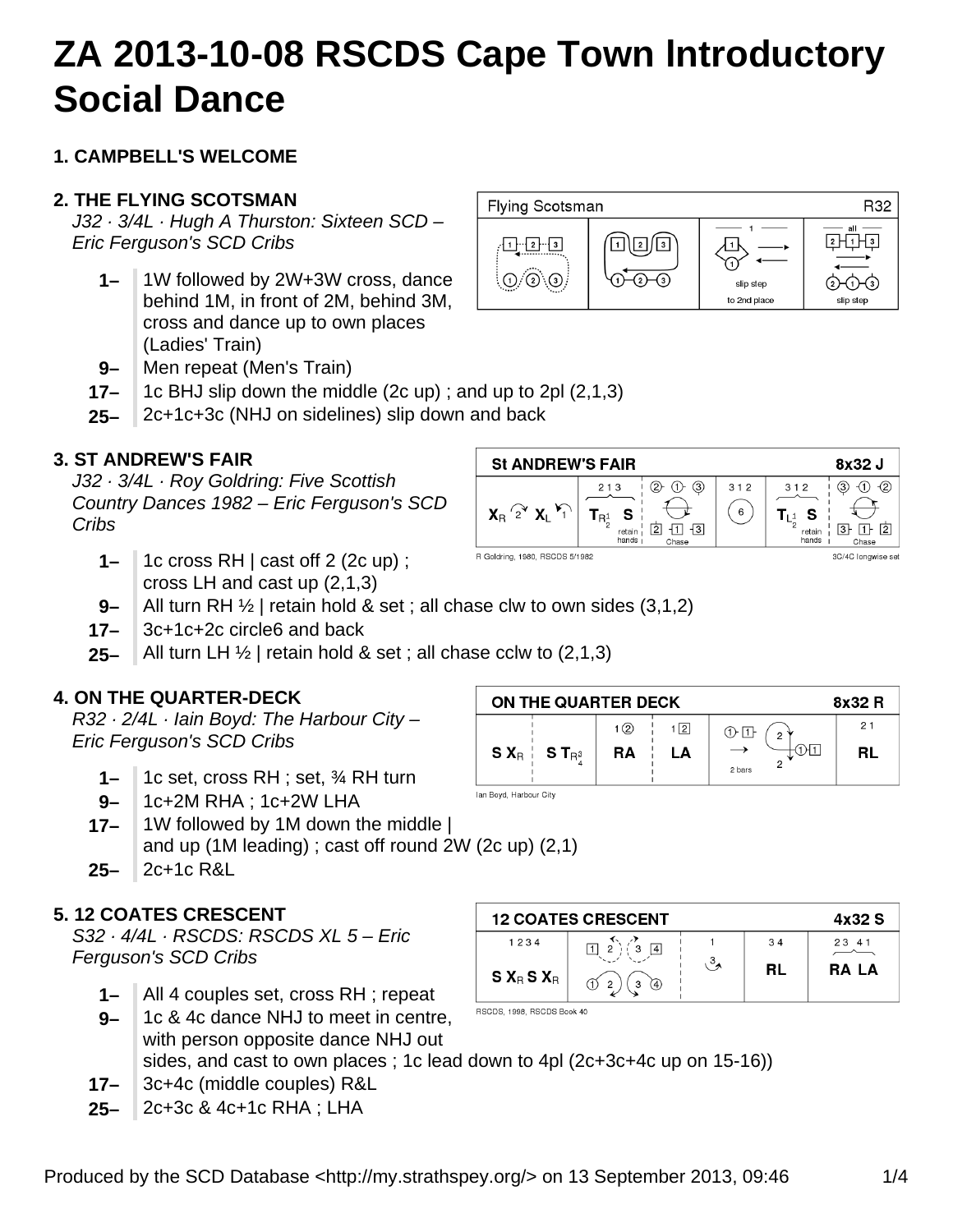## **6. FROM THE BROOMIELAW**

S32 · 4/4L · Anna Campbell Holden: TAC (Canada) Silver Annniversary Dances – Eric Ferguson's SCD Cribs

- **1–** 1W+2M & 3W+4M cross RH, cast R round P to pl ; 1c+2c & 3c+4c circle4 L
- **9–** 1M+2W & 3M+4W cross LH, cast L round P to pl ; 1c+2c & 3c+4c circle4 R



Anna Holden, 1983, TAC Silver Anniversary

- **17–** 1c down the middle ; 1c up the middle, as 4c+3c+2c dance down and fall in behind)
- **25–** 1c+4c+3c+2c Allemande (2,3,4,1)

### **7. THE DREAM CATCHER**

S96 · 4S · Eileen Orr: Silver Anniversary Book of Dances – Eric Ferguson's SCD Cribs Part 1

- **1–** All Circle8 and back
- **9–** The Swirl: 1c+3c turn RH into Allemande hold facing in | dance Lsh round other C half way ; 1c+3c LHA, on [16] let go and swivel L to face side couples, BtoB with P, 1c below 3c
- **17–** Parallel Rsh Reels4 across, finish as at start



- 
- **25–** All set | 1M+3W & 3M+1W NHJ dance out between side couple, cross and cast to own places, change place with P RH

#### Part 2

- **1–** All set | advance to middle and form circle ; retire with cnr | set
- **9–** 1W+4M & 3W+2M R&L, starting across the set
- **17–** 1M+2W & 3M+4W R&L, starting across the set
- **25–** All set | advance to middle and form circle ; retire with P | set

#### Part 3

- **1-24** 2c+4c starting, repeat part 1, 9-32 in the other orientation (The Swirl, Reels4 up/dn, return to places)
- **25–** All Circle8 and back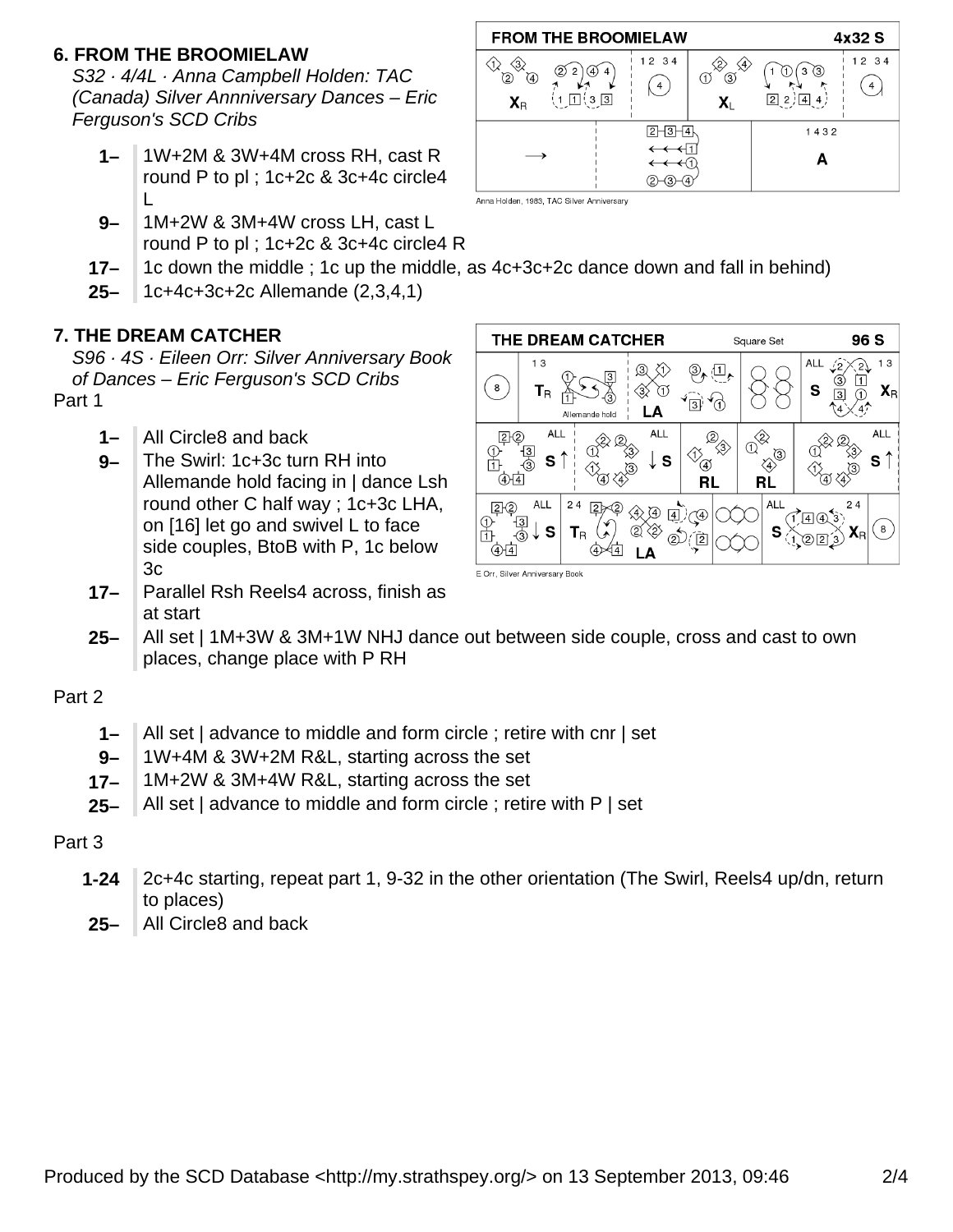## **8. THE MINISTER ON THE LOCH**

S32 · 3/3L · Roy Goldring: 24 Graded and Social Dances – Eric Ferguson's SCD Cribs

- **1–** 1c+2c Poussette
- **9–** 1c dance down 2 places, turn BH ; dance up 2 places, turn BH, open upwards and face out
- **17–** 1c+3c DblFig8 round 2c, 1c casting, 3c crossing up to begin, 1c finish facing out for
- **25–** 1W+2W & 1M+2M turn EH 1½ ; 1c+3c repeat (2,3,1)

## **9. THE MONTGOMERIES' RANT**

R32 · 3/4L · Castle Menzies (18C): RSCDS X 1 – Eric Ferguson's SCD Cribs

- **1–** 1c cross RH | cast off (2c up) ; cross LH | cast L (W up, M down)
- **9–** 2c+1W &1M+3c Rsh Reels3 across
- **17–** 1c NHJ set to 2W (swivel ½ inwards), set to 3M (veer L together), set to 3W (swivel ½ inwards), set to 2M (and face own 2cnr)
- **25–** Reels3{6} on the sides, Rsh to 2cnr | 1c cross RH to 2pl

## **10. BEST SET IN THE HALL**

J32 · 3/4L · Helen Greenwood: RSCDS XLVI 7 – Eric Ferguson's SCD Cribs

- **1–** 1c set | 1W (1M follows) casts off 2, crosses, W dances up behind M line, and M dances up the middle, 1c face 1cnr (2c up)
- **9–** 1c set to 1cnr | 1c cast Rsh round each other to 3cnr position **while**{2} 1cnrs dance into centre, and swivel R to face own cnr ; repeat, 1cnrs finishing in exchanged places, and 1c facing 2cnr

⊓

Helen Greenwood, 2003, RSCDS Bk 46

S

- **17–** Repeat with 2cnrs (3x,1x,2x)
- **25–** All chase clw  $\frac{1}{2}$  round; all turn RH. (2,1,3)

To: Auckland Region President, Campbell MacKay, nov. 2003

## **11. ARTHUR'S SEAT**

R32 · 3/4L · Jack McConachie: Scottish Country Dances of The 18th Century – Eric Ferguson's SCD Cribs

- **1–** 1c+2c RHA ; 1c cast off **while**{2} 2c dance up | 1c set
- **9–** 1c+3c LHA ; 1c cast off **while**{2} 3c dance up | 1c set (2,3,1)
- **17–** 1c lead up to top, cast off ; dance between 3c and cast up to face 1cnrs (3c down)
- **25–** SetH&G to (2,1,3)





⇘

⊗∕

s

 $\sigma$ 

7 ⊡

 $\overline{\mathbf{R}}$ 

③







Roy Goldring, 24 Graded & Social Dances, RSCDS 4/2008

**BEST SET IN THE HALL** 

 $\overline{7}$  3

8x32 J

3C/4C longwise set

 $③$  ① ②

 $3 - 12$ 

213

 $\mathsf{T}_\mathsf{R}$